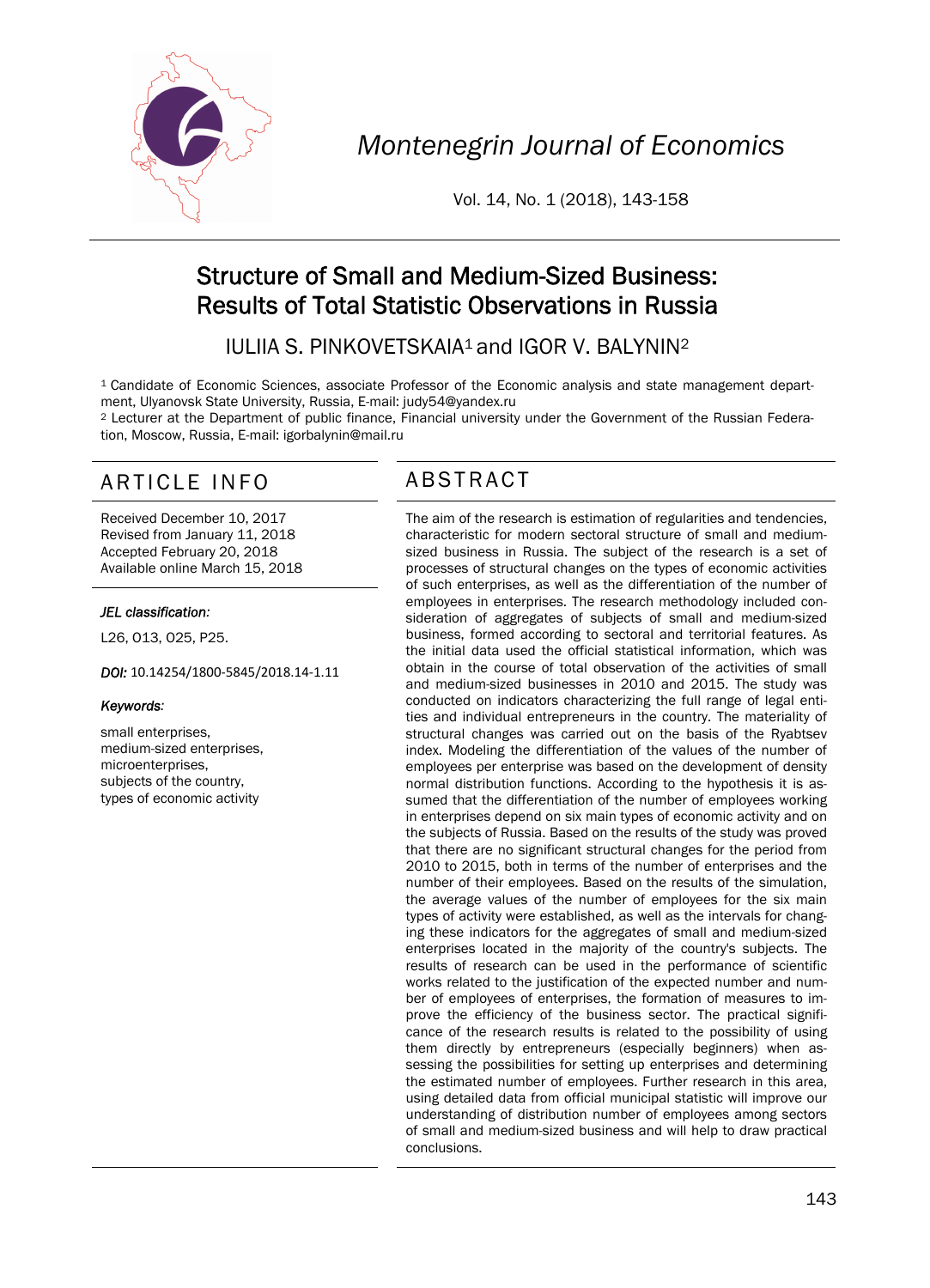#### INTRODUCTION

The federal strategy for the development of small and medium-sized businesses for the period until 2030 (Development strategy of small and medium entrepreneurship, 2016) is expected to increase the proportion of small and medium-sized enterprises in the gross domestic product by 2 times (up to 40%). It is planned to increase the share of workers in small and medium-sized enterprises to 35 percent of the total number of employed. These goals, as foreign experience shows (Sollner, 2014; The development of small and medium-sized businesses, 2015), are real.

In Russia, a system of incentives is formed, both for the development of small and mediumsized businesses, so to involve government bodies and local governments in raising the level of entrepreneurial activity and increasing production of goods, works and services. The entrepreneurial sector, as experience shows, is an important factor in regional development, especially in underdeveloped areas, and creates conditions for economic restructuring (Acs et al., 2008; Balynin, 2015; Baumol, 2004; Decker et al., 2014; Simon-Moya et al., 2016).

Moreover, often the development of small and medium-sized businesses is viewed from the point of providing economic growth on an innovative basis (Dunne et al., 2016; Matlay, 2010; Moraes et al., 2014; Nakabayashi, 2013; Ylhäinen, 2017; Zahller, 2017; Кrayneva et al., 2017; Gulicheva et al., 2017), which requires finding sources of financial support for their activities (Dai et al., 2017; Lee, 2018; Ramcharran, 2017; Tsuruta, 2016) and competently built risk management (Hess et al., 2016; Kolomiyets et al., 2017; Liu et al., 2013; Walaski, 2017).

Given the above, a study of the level of development of small and medium-sized businesses and, in particular, of its existing structure is relevant. In recent years, a number of works by Russian authors devoted to the study of the structure of small and medium-sized enterprises in Russia have been published. The articles of E.V. Sitnikova, V.V. Olabina and L. P. Pidoymo (2016), I. P. Zakirova (2015), S. N. Abdullina, K. G. Safiulina and L. R. Gataullina (2016), A. V. Dubynina and D. G. Demyanova (2015), M.M. Makhmudova and A. M. Koroleva (2015), M. V. Sorokina (2016).

Quite a lot of attention in foreign publications is devoted to the study of foreign experience (Ajibade et al., 2017; Chakravarty et al., 2013; Kato et al., 2018; Khan et al., 2017; Palmer-Rubin, 2016). At the same time, a comprehensive analysis of the structure of the number and number of employees, for all types of economic activity, has not received sufficient attention so far.

#### 1. METHODOLOGICAL APPROACH AND ALGORITHM

The subjects of small and medium-sized businesses (hereinafter referred to as business structures, or briefly SMEs), in accordance with the current legislation (On the development of small and medium entrepreneurship, 2007) are legal entities and individual entrepreneurs with a staff of up to 250 people. The number of employees in small enterprises should not exceed 100 people, and for medium-sized enterprises in the range from 101 to 250 people. Among small enterprises, microenterprises are determined with the number of employees up to fifteen people. In addition, the criteria are the share of state, municipal property in the authorized capital and the marginal revenue from the sale of goods (works, services), as well as the book value of assets.

The purpose of the study, the results of which are given in this article, was to determine the patterns and trends characteristic of the current sectoral structure of small and medium-sized businesses in Russia. At the same time, the following tasks were solved: establishment of regularities and development tendencies characterizing the existing structure of small and medium-sized enterprises by types of economic activity and the number of their employees, determination of the specific indicators of the number of employees per enterprise.

The number of SMEs in the Russian economy is high. Formation of the values of indicators for each of the enterprises with subsequent consolidation of them is complex and time-consuming. In

144 this regard, it is expedient to base the research methodology on the analysis of the perfor-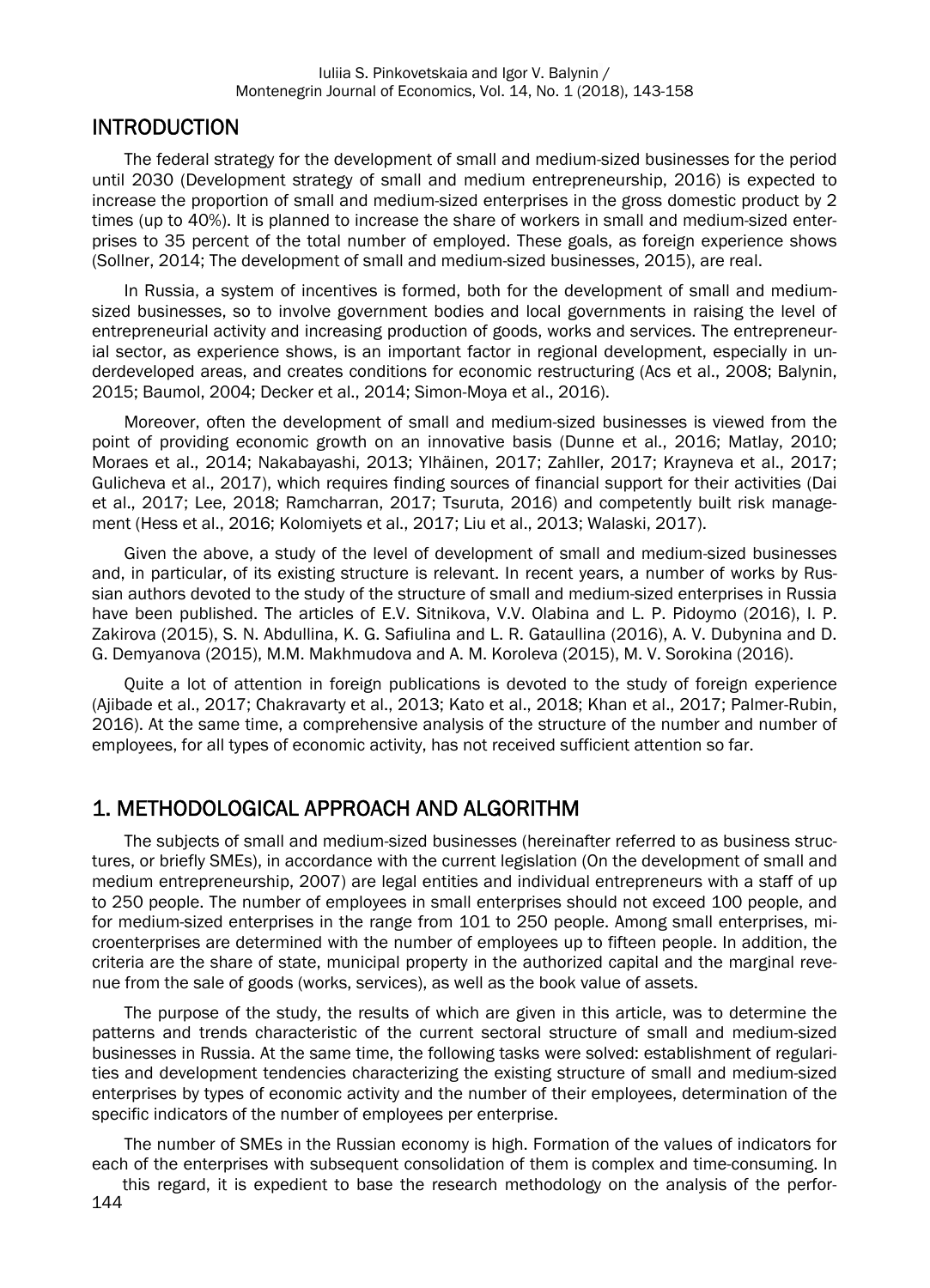mance of indicators that characterize the aggregate of small and medium-sized enterprises as a whole. The evaluation of indicators on the aggregate of entrepreneurial structures located in different subjects of the country allows for taking into account the existing differentiation of these values. Formation of entrepreneurship in the subjects of the country had significant features, which was due to the frequent introduction of adjustments to regional laws and other regulatory documents, as well as the dynamics of the development of the regions of the country. The performance indicators of the aggregates of SMEs in specific territories depended on a significant number of subjective and objective factors.

The research methodology is based on consideration of the aggregates of small and mediumsized business entities, formed according to sectoral (economic activities) territorial (subjects of the country) characteristics. The study was based on data on the number of small and mediumsized businesses that carried out activities in 2015, as well as the number of employees employed by them. All indicators were taken based on the results of total observation of the activities of the business sector. In addition, when analyzing trends in structural changes, data from the results of total observation of the activities of small and medium-sized businesses for 2010 were used.

The study of the existing structure of SMEs was based on consideration of the shares, corresponding to each type of activity, in the total number of business structures and the number of their employees. Analysis of the structure change for the period from 2010 to 2015 included an assessment of the significance of structural changes using the Ryabtsev index (Ryabtsev et al., 2001). This index reflects the ratio of the actual discrepancies between the values of the components of the structures being compared and the sums of these values. Index is used to describe summary indicators of structural changes. Calculation formula of index is:

$$
I_r = \sqrt{\sum_{i=1}^n (d_i^{2015} - d_i^{2010})^2 \over \sum_{i=1}^n (d_i^{2015} - d_i^{2010})^2},
$$

where 2010  $d_i^{2010}$ <sub>,</sub>  $d_i^{2015}$ *i d* - share of analyzing sectoral indicators in 2010 and 2015, %;

 $\hat{i}$  - type of economic activity;

n - number types of economic activity.

The use of Ryabtsev index has received in recent years considerable distribution (Lee, 2018), because the index can be applied to any set of statistical data.

Proposed by Ryabtsev's scale of assessment of the measure of materiality of structural differences (from 0 to 1), allows us to interpret the results obtained. In particular, the following levels are distinguished, characterizing small structural differences:

- $-$  identity of structures (0.000 0.030);
- very low level of difference in structures (0.031 0.070);
- low level of difference in structures (0.071 0.150).

One of the important indicators of entrepreneurial activity is the specific number of employees per enterprise. This indicator is of great practical importance, since it is necessary for solving a wide range of tasks for the development of small and medium-sized businesses. It is used to justify the estimated needs for labor resources in planning and forecasting the development of the business sector in regions and municipalities.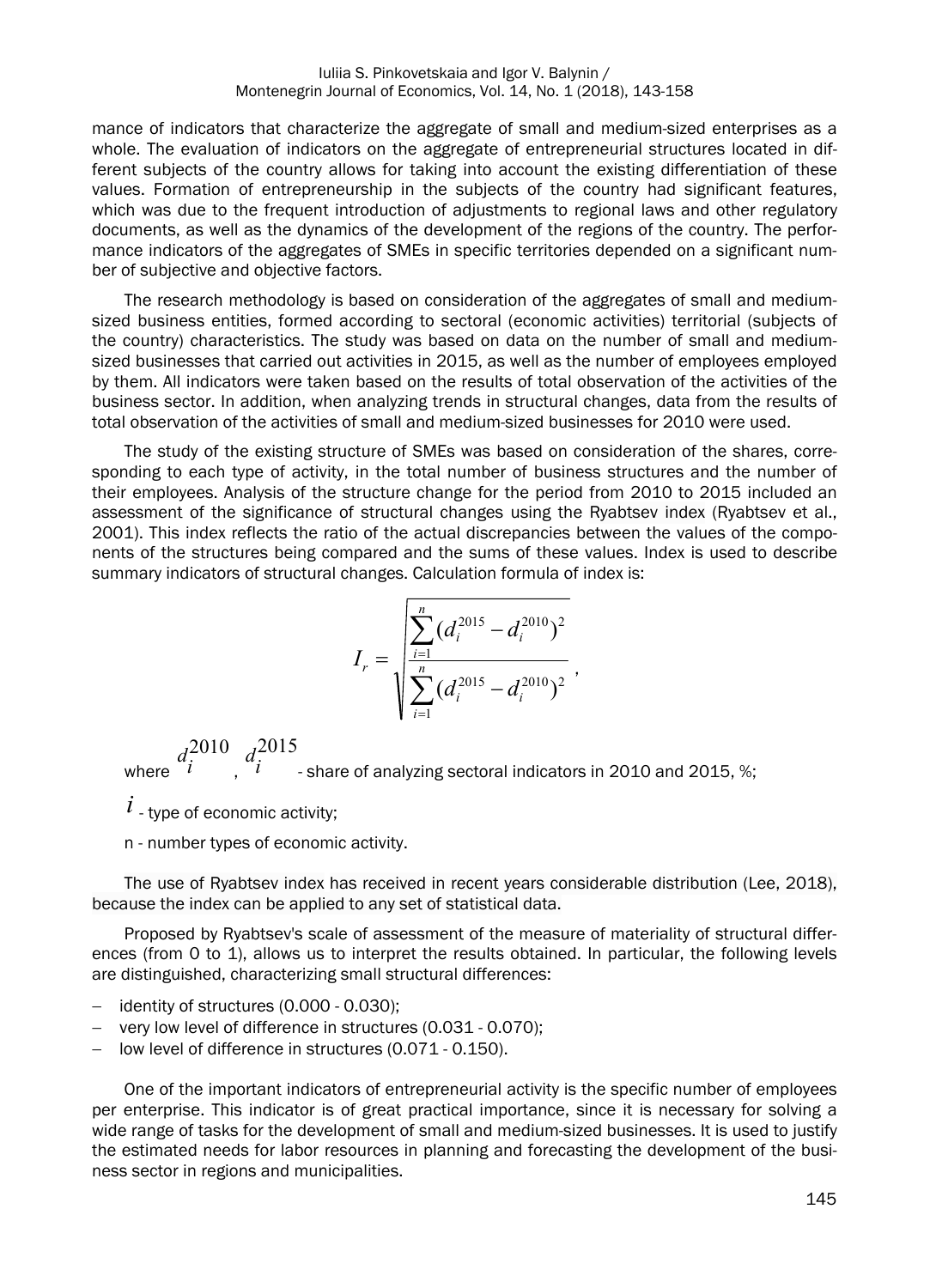As was shown in the work of one of the authors (Pinkovetskaia, 2009), it is expedient to carry out simulation of the distribution of the values of specific indicators characterizing the activity of the aggregates of enterprises formed according to a territorial feature using the density functions of the normal distribution. In this paper, a methodology and tools for estimating the parameters of such functions are presented, as well as the requirements for the initial data used in the modeling process.

The main stages of the work were:

- collection and processing of statistical data characterizing the number of small and mediumsized enterprises located in the constituent entities of the Russian Federation for each of the industries;
- collection and processing of statistical data characterizing the number of replaced jobs in small and medium-sized enterprises located in the subjects of the country for each of the industries;
- definition of indicators describing the sectoral structure of entrepreneurship in 2015 and 2010;
- assessment of the materiality of structural changes;
- formation of information files describing the specific number of employees per one enterprise;
- development of functions of the density of normal distribution, approximating the values of the specific indicators of the number of workers for the aggregate of small and medium-sized enterprises in the subjects of the country;
- analysis of patterns that are typical for the existing specific indicators of the number of employees per company by type of activity.

The initial information that was used in the research process included data on the number of small and medium-sized businesses and the number of their employees. Information was collected on 14 types of economic activity in 82 regions of Russia, including 22 republics, 9 regions, 46 oblasts, 1 autonomous region, 1 autonomous region and 3 cities of federal significance.

The study was based on official information from the Federal State Statistics Service. At the same time, materials were used, such as the results of total observations of the activities of small and medium-sized businesses in 2015 and 2010 (Federal service of state statistics, 2017). It should be noted that the data of total surveys conducted in accordance with the current legislation, once in five years, provide more accurate information compared with sample surveys, which are conducted annually.

## 2. THE NUMBER OF SMALL AND MEDIUM-SIZED ENTERPRISES AND THE NUMBER OF THEIR EMPLOYEES

First of all, it is necessary to assess the development of small business in the Russian Federation in 2010-2015. Data on the number of legal entities and individual entrepreneurs pertaining to SMEs on the 13 types of economic activities in question in 2015 are shown in Table 1. For comparison, columns 6 and 7 of this table show the results of comparison with data for 2010.

More than 3.5 million small and medium-sized businesses operated in Russia. The largest number of enterprises was in wholesale and retail trade (1.5 million).

In 2015, the total number of individual entrepreneurs was 1.4 times more than legal entities. Their number prevailed in such activities as agriculture, wholesale and retail trade, transport and communications, education, provision of communal, social and personal services. The number of legal entities more than individual entrepreneurs, took place in manufacturing industries, construction, production and distribution of electricity, gas and water, health care.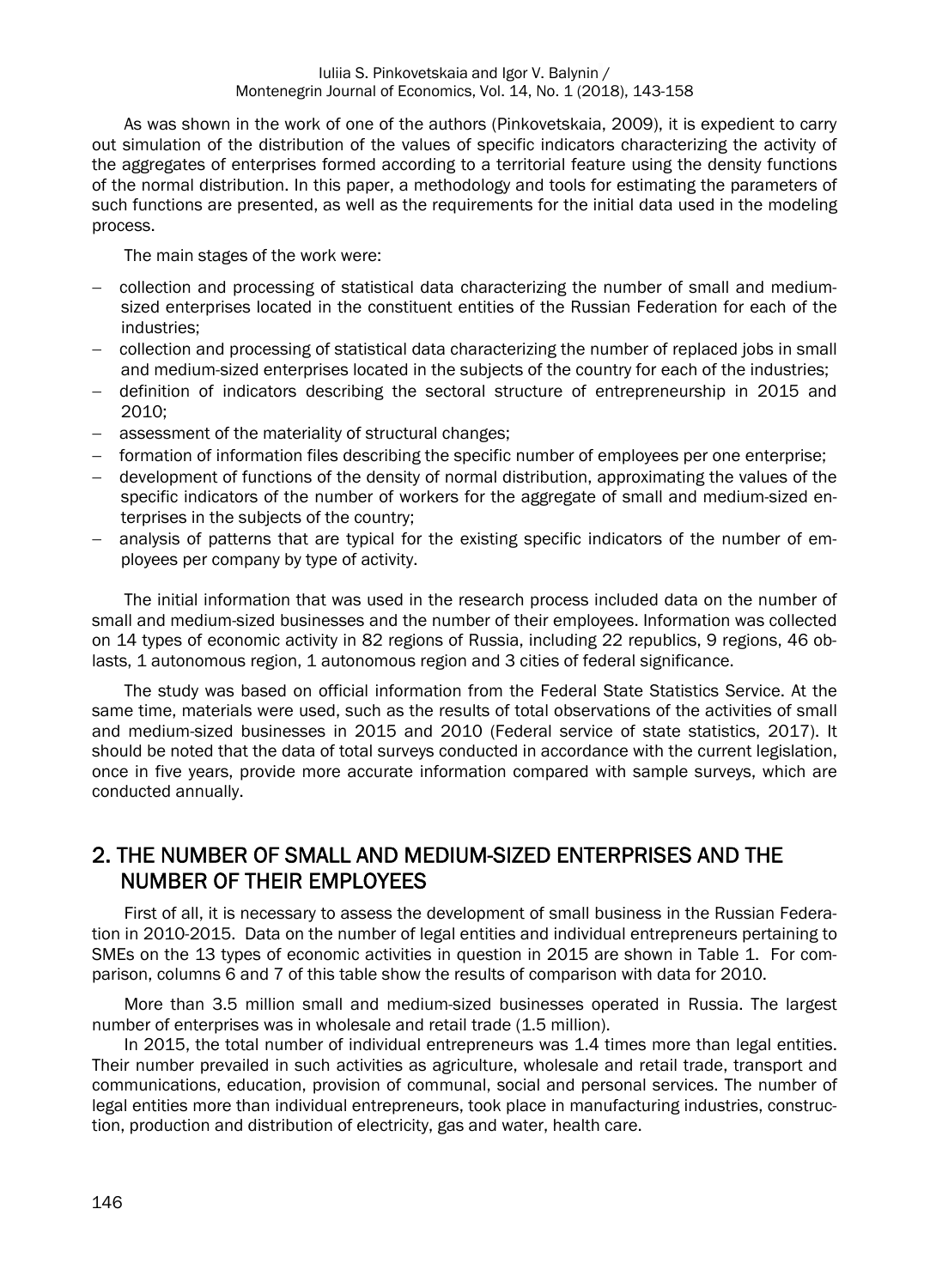#### Iuliia S. Pinkovetskaia and Igor V. Balynin / Montenegrin Journal of Economics, Vol. 14, No. 1 (2018), 143-158

|  |  |  |  | Table 1. Number of small and medium-sized businesses |  |
|--|--|--|--|------------------------------------------------------|--|
|--|--|--|--|------------------------------------------------------|--|

| Types of econom-<br>ic activity (TEA)                                  | 2010              |                | 2015              |                | Change            |                |
|------------------------------------------------------------------------|-------------------|----------------|-------------------|----------------|-------------------|----------------|
|                                                                        | legal<br>entities | IE             | legal<br>entities | IE             | legal<br>entities | IE             |
| $\mathbf{1}$                                                           | $\overline{2}$    | $\overline{3}$ | 4                 | $\overline{5}$ | 6                 | $\overline{7}$ |
| agriculture (A)                                                        | 47825             | 142726         | 34 184            | 101927         | $-13641$          | -40799         |
| fishery, fish farm-<br>ing $(B)$                                       | 2078              | 2390           | 2 1 0 4           | 2322           | $+26$             | -68            |
| mining(G)                                                              | 3664              | 151            | 3933              | 457            | $+269$            | $+306$         |
| manufacturing<br>industries (D)                                        | 122122            | 92368          | 145 681           | 107335         | +23559            | $+14967$       |
| production and<br>distribution of<br>electricity, gas<br>and water (E) | 8243              | 833            | 9503              | 1258           | $+1260$           | $+425$         |
| building (F)                                                           | 134564            | 44374          | 161544            | 66 200         | +26980            | +21826         |
| wholesale and<br>retail trade (G)                                      | 480228            | 1049746        | 528 105           | 1005501        | +47877            | $-44245$       |
| hotels and restau-<br>rants (H)                                        | 38740             | 26901          | 44 499            | 44783          | +5759             | +17882         |
| transport and<br>communication (I)                                     | 75595             | 207995         | 101375            | 256839         | +25780            | +48844         |
| financial activities<br>(K)                                            | 18248             | 9221           | 18 2 16           | 18700          | $-32$             | +9479          |
| real estate trans-<br>actions (L)                                      | 280898            | 203249         | 347 453           | 308 018        | +66555            | $+104769$      |
| education (M)                                                          | 3582              | 9785           | 4463              | 14323          | $+881$            | $+4538$        |
| health care (N)                                                        | 19047             | 12568          | 28 354            | 14960          | $+9307$           | $+2392$        |
| provision of<br>communal, social<br>and personal<br>services (O)       | 31489             | 111639         | 38 062            | 136582         | $+6573$           | $+24943$       |
| for all enterprises                                                    | 1266393           | 1914157        | 1467476           | 2079205        | +201083           | $+165048$      |

Source: compiled and calculated by the authors on the basis of data from the Federal State Statistics Service (Federal service of state statistics, 2017). Note. IE - Individual entrepreneurs

Comparison of the number of small and medium-sized businesses that performed activities in 2015 and in 2010 shows their increase, both for individual entrepreneurs (8.6%) and for legal entities (15.9%). At the same time, there is a significant (by 40%) reduction in the number of SMEs specialized in agricultural production. This reduction, in our opinion, is due to the financial problems of small enterprises in agriculture and their displacement from the markets by larger organizations.

At the same time, special interest deserves to study the dynamics of the number of small enterprises in terms of types of economic activity (Figure 1).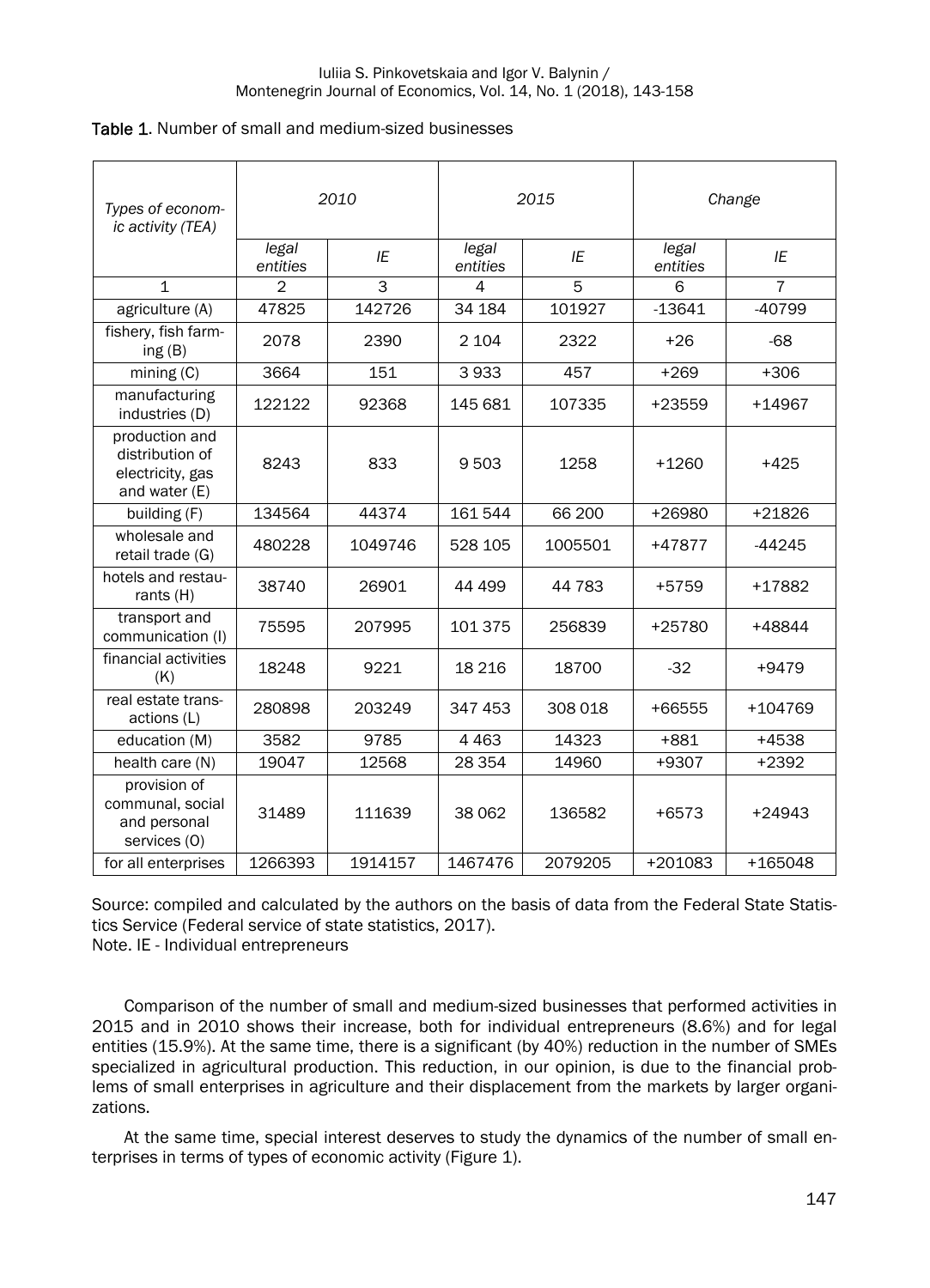

**Figure 1.** Dynamics of the number of small enterprises in terms of types of economic activity

Source: compiled and calculated by the authors on the basis of data from the Federal State Statistics Service (Federal service of state statistics, 2017).

Thus, in particular, growth was detected in enterprises engaged in economic activities in the field of health and social services (+ 14.76%, in absolute terms, 537 enterprises), transport and communications (+ 9.66%, in absolute terms 1239 enterprises), wholesale and retail trade, repair of motor vehicles, motorcycles, household goods and personal items (+ 6.74%, in absolute terms, 5085 enterprises), construction (+ 3.06%, in absolute terms expression is 910), production and distribution of electricity, gas and water (+ 1.72%, which in absolute terms is 57 enterprises), mining (+ 6.86%, which in absolute terms is 74 enterprises).

At the same time, there was a decrease in the number of small enterprises engaged in economic activities in the sphere of agriculture, hunting and forestry (-8.61%, which in absolute terms is 935 enterprises), fisheries and fish farming (-4.71%, in absolute terms is 23 enterprises), processing industries (-2.91%, which in absolute terms is 1 017 enterprises), hotel and restaurant business (-15.15%, which in absolute terms is 1792 enterprises), operations with real estate, renting and (-6,04%, which in absolute terms makes up 2,971 enterprises), education (-21,36%, which in absolute terms is 69 enterprises), provision of other communal, social and personal services (- 17.24% which in absolute terms is 1185 enterprises).

Data on the number of employees employed in small and medium business in 2015 are shown in Table 2. For comparison, columns 6 and 7 of this table show the results of comparison with data for 2010.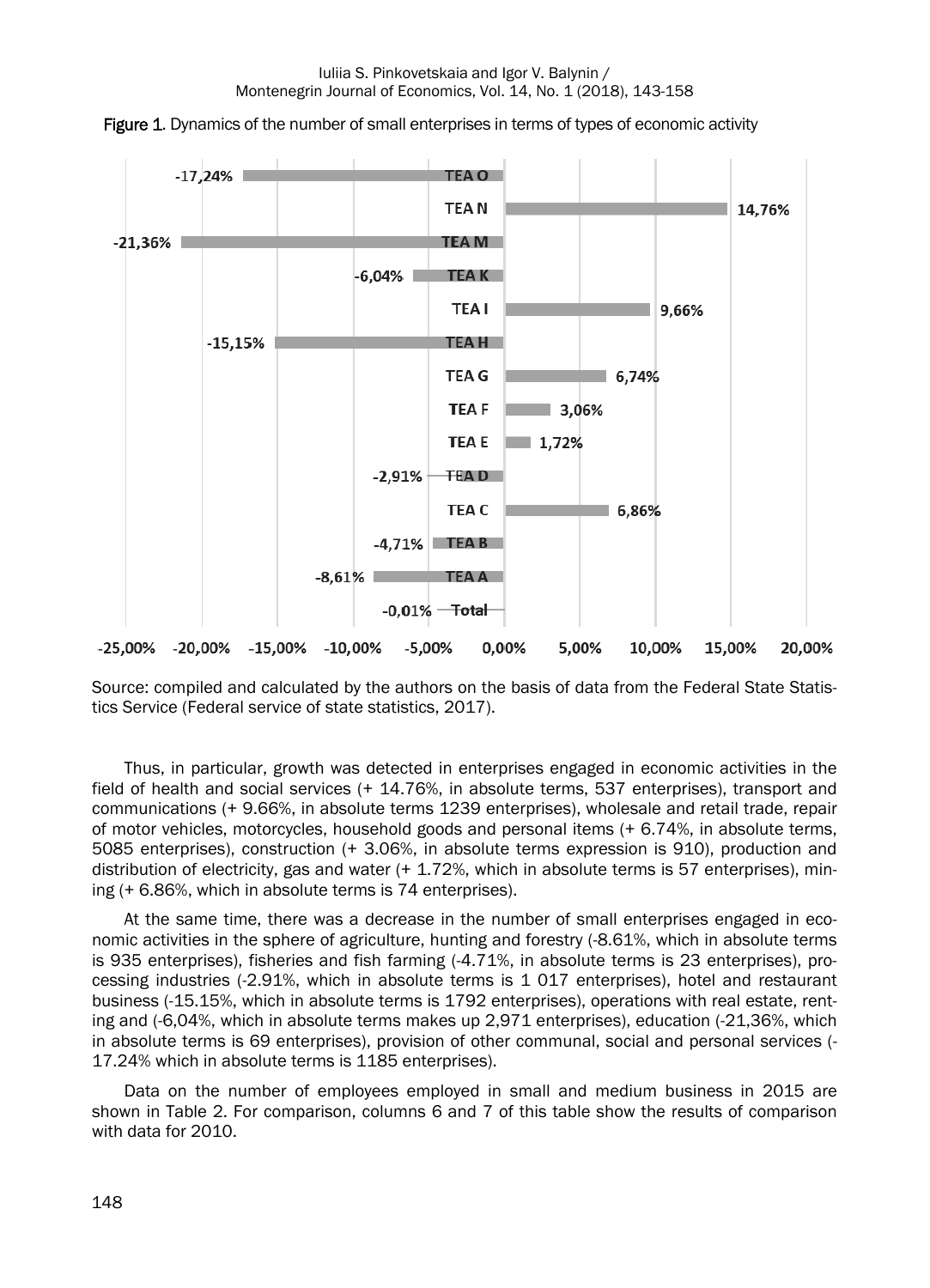|                                                              | 2010              |        | 2015              |        | Absolute deviation, $+/-$ |                |
|--------------------------------------------------------------|-------------------|--------|-------------------|--------|---------------------------|----------------|
| Types of economic activity                                   | legal<br>entities | ΙE     | legal<br>entities | ΙE     | legal<br>entities         | ΙE             |
| $\mathbf{1}$                                                 | 2                 | 3      | 4                 | 5      | 6                         | $\overline{7}$ |
| agriculture                                                  | 989,5             | 399,6  | 722,1             | 278,1  | $-267,4$                  | $-121,5$       |
| fishery, fish farming                                        | 32,2              | 6,3    | 35,9              | 5,2    | $+3,7$                    | $-1,1$         |
| mining                                                       | 91,8              | 0,8    | 100,8             | 1,5    | $+9$                      | $+0,7$         |
| manufacturing industries                                     | 2259,2            | 470,6  | 2335,9            | 432,1  | $+76,7$                   | $-38,5$        |
| production and distribution of<br>electricity, gas and water | 220,1             | 3,6    | 213,9             | 3,2    | $+6,2$                    | $-0,4$         |
| building                                                     | 1748,7            | 125,0  | 1637,2            | 145,6  | $-111,5$                  | $+20,6$        |
| wholesale and retail trade                                   | 3445,0            | 3032,0 | 3341,7            | 2536,4 | $-103,3$                  | $-495,6$       |
| hotels and restaurants                                       | 525,1             | 161,1  | 512,5             | 206,6  | $-12,6$                   | $+45,5$        |
| transport and communication                                  | 828,4             | 470,8  | 851,8             | 476,3  | +23,4                     | $+5,5$         |
| financial activities                                         | 127,4             | 14,5   | 129,3             | 24,8   | $+1,9$                    | $+10,3$        |
| real estate transactions                                     | 2870,9            | 390,6  | 2920,8            | 524,6  | $+49,9$                   | $+134$         |
| education                                                    | 21,4              | 15,7   | 23,2              | 21,4   | $+1,8$                    | $+5,7$         |
| health care                                                  | 227,8             | 20,5   | 342,9             | 26,8   | $+115,1$                  | $+6,3$         |
| provision of communal, social<br>and personal services       | 343,3             | 238,5  | 349,4             | 249,7  | $+6,1$                    | $+11,2$        |
| for all enterprises                                          | 13731,9           | 5350,1 | 13517,3           | 4932,3 | $-214,6$                  | $-417,8$       |

Table 2: Number of replaced workplaces, thousands of people

Source: compiled and calculated by the authors on the basis of data from the Federal State Statistics Service (Federal service of state statistics, 2017).

According to the data given in Table 2, the number of workers employed in small and mediumsized enterprises reached 18.5 million people.

In 2015, the total number of replaced jobs for individual entrepreneurs was 2.7 times less than for legal entities. And this pattern was fulfilled for all types of economic activity.

Comparison of the number of employees in 2015, compared with 2010 shows that their number has decreased, both for individual entrepreneurs (8.5%) and for legal entities (1.6%). The growth in the number of replaced jobs was observed in such activities as mining, transport and communications, financial activities, real estate transactions, education, health.

The reduction in the number of employees engaged in the business sector during the period under review is due, in our view, to both the crisis phenomena and institutional changes in the legislation with regard to allocations to extra-budgetary state funds.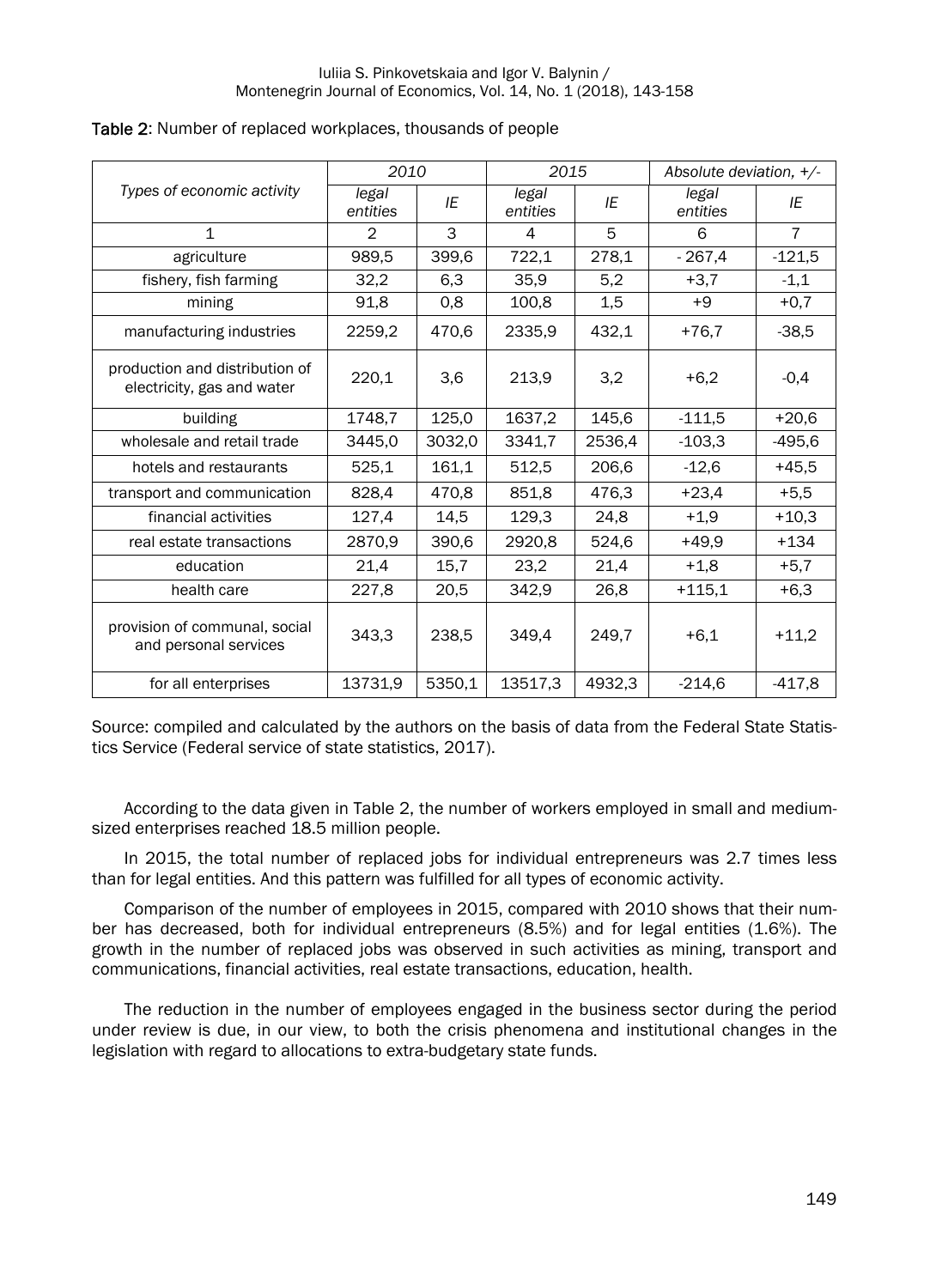## 3. THE EXISTING STRUCTURE OF SMALL AND MEDIUM-SIZED BUSINESSES

The structure of small and medium-sized businesses that formed in our country in 2015 and in 2010, referring to the types of economic activity in question, is shown in Table 3. It presents the specific weights of the number of enterprises in each of the branches in the total number of legal entities and individual entrepreneurs.

|                                                                   | 2010           |       | 2015           |                 | Absolute deviation, $+/-$ |                |
|-------------------------------------------------------------------|----------------|-------|----------------|-----------------|---------------------------|----------------|
| Types of economic activity                                        | legal entities | IE    | legal entities | ΙE              | legal entities            | IE             |
| $\mathbf{1}$                                                      | $\overline{2}$ | 3     | 4              | 5               | 6                         | $\overline{7}$ |
| agriculture                                                       | 3,78           | 7,46  | 2,33           | 4.9             | $-1,45$                   | $-2,56$        |
| fishery, fish farming                                             | 0,16           | 0,12  | 0,14           | 0,11            | $-0,02$                   | $-0,01$        |
| mining                                                            | 0,29           | 0.01  | 0,27           | 0,02<br>$-0,02$ |                           | 0,01           |
| manufacturing<br>industries                                       | 9,64           | 4,83  | 9,93           | 5,16            | 0.29                      | 0.33           |
| production and distribu-<br>tion of electricity,<br>gas and water | 0.65           | 0,04  | 0.65           | 0.06            | 0                         | 0,02           |
| building                                                          | 10.63          | 2,32  | 11,01          | 3,18            | 0,38                      | 0.86           |
| wholesale and retail trade                                        | 37,92          | 54,85 | 35,99          | 48,36           | $-1,93$                   | $-6,49$        |
| hotels and restaurants                                            | 3,06           | 1,41  | 3,03           | 2,15            | $-0.03$                   | 0.74           |
| transport and communica-<br>tion                                  | 5,97           | 10,87 | 6,91           | 12,35           | 0,94                      | 1,48           |
| financial activities                                              | 1,44           | 0,48  | 1,24           | 0,9             | $-0,2$                    | 0,42           |
| real estate transactions                                          | 22,18          | 10,62 | 23,68          | 14,81           | 1,5                       | 4,19           |
| education                                                         | 0,28           | 0.51  | 0,3            | 0.69            | 0,02                      | 0,18           |
| health care                                                       | 1,5            | 0.66  | 1,93           | 0,72            | 0.43                      | 0.06           |
| provision of communal,<br>social and personal ser-<br>vices       | 2,49           | 5,83  | 2,59           | 6,57            | 0,1                       | 0.74           |
| for six main types of activi-<br>ty                               | 90,12          | 90.95 | 89,85          | 88,76           | $-0.27$                   | $-2,19$        |

Table 3: Share of SMEs by types of economic activity, %

Source: compiled and calculated by the authors on the basis of data from the Federal State Statistics Service (Federal service of state statistics, 2017). Note. IE - Individual entrepreneurs

Among legal entities, the largest share in 2015 accounted for wholesale and retail trade. Their share in the total number of SMEs reached 43%. This situation is due to both objective needs and the specifics of the development of entrepreneurship in Russia, which began with trade. A relatively high proportion of enterprises carrying out real estate transactions (18%) and working in the transport and communications (10%) sector was also noted. More than 5% was the share of SMEs in activities such as manufacturing and construction. The least spread (0.12%) was received by enterprises specializing in the extraction of minerals, fisheries and fish farming. In our opinion, this is due to the need for significant investments for the creation and development of SMEs in such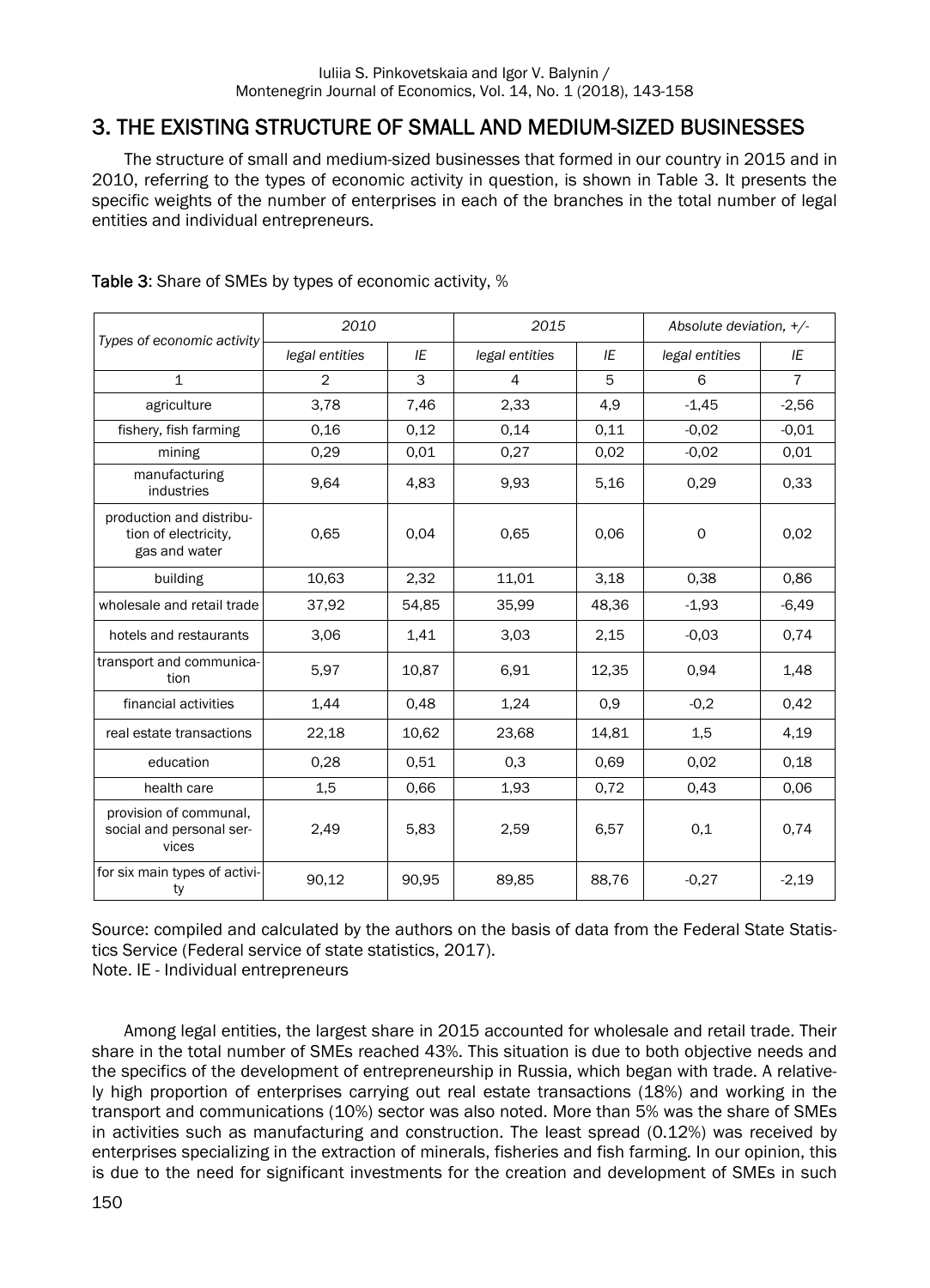#### Iuliia S. Pinkovetskaia and Igor V. Balynin / Montenegrin Journal of Economics, Vol. 14, No. 1 (2018), 143-158

industries, and for medium-sized and, especially, small businesses, the possibilities for raising funds are limited (Goncharova, 2015).

During the period from 2010 to 2015, the share of SMEs employed in such sectors as agriculture, wholesale and retail trade decreased.

During the computational experiment (using the Ryabtsev index), the total structural shift for the period from 2010 to 2015 was estimated. She showed that the corresponding indices were 0.033 for legal entities and 0.076 for individual entrepreneurs. Based on the scale of assessment of the measure of materiality of structural differences (given earlier), these values of the indices correspond to a very low level of difference in structures for legal entities and a low level of difference in structures for individual entrepreneurs. That is, despite a sufficiently long time interval, no significant structural shift was observed.

The specific weights of the number of employees of small and medium-sized businesses, belonging to 14 industries are given in Table 4.

| Types of economic                                                 | 2010           |       | 2015           |                 | Absolute deviation, $+/-$ |                |
|-------------------------------------------------------------------|----------------|-------|----------------|-----------------|---------------------------|----------------|
| activity                                                          | legal entities | IE    | legal entities | IE              | legal entities            | IE             |
| 1                                                                 | $\mathbf{2}$   | 3     | 4              | 5               | 6                         | $\overline{7}$ |
| agriculture                                                       | 7,21           | 7,47  | 5,34           | 5,64<br>$-1,87$ |                           | $-1,83$        |
| fishery, fish farming                                             | 0,23           | 0.12  | 0.27           | 0.11            | 0.04                      | $-0.01$        |
| mining                                                            | 0,67           | 0.01  | 0,75           | 0.03            | 0.08                      | 0,02           |
| manufacturing<br>industries                                       | 16,45          | 8,8   | 17,29          | 8,76            | 0.84                      | $-0.04$        |
| production and distribu-<br>tion of electricity, gas<br>and water | 1,6            | 0.07  | 1,58           | 0.06            | $-0.02$                   | $-0.01$        |
| building                                                          | 12,74          | 2,34  | 12,12          | 2,95            | $-0.62$                   | 0.61           |
| wholesale and<br>retail trade                                     | 25,09          | 56,68 | 24,73          | 51,42           | $-0,36$                   | $-5,26$        |
| hotels and restaurants                                            | 3,82           | 3,01  | 3,79           | 4,19            | $-0,03$                   | 1,18           |
| transport and<br>communication                                    | 6.03           | 8,8   | 6,3            | 9,66            | 0.27                      | 0.86           |
| financial activities                                              | 0,93           | 0.27  | 0.96           | 0.5             | 0.03                      | 0.23           |
| real estate transactions                                          | 20,91          | 7,3   | 21,62          | 10.64           | 0,71                      | 3,34           |
| education                                                         | 0,16           | 0,29  | 0.17           | 0.43            | 0.01                      | 0,14           |
| health care                                                       | 1,66           | 0.38  | 2,54           | 0.54            | 0.88                      | 0,16           |
| provision of communal,<br>social and personal<br>services         | 2,5            | 4,46  | 2,54           | 5,06            | 0.04                      | 0.6            |
| for six main types<br>of activity                                 | 88,43          | 91,39 | 87,4           | 89,07           | $-1.03$                   | $-2,32$        |

Table 4: Share number of employees SMEs on types of economic activity, %

Source: compiled and calculated by the authors on the basis of data from the Federal State Statistics Service (Federal service of state statistics, 2017).

Note. IE - Individual entrepreneurs

Among legal entities, the largest proportion of the number of employees in 2015 accounted for the enterprises of such activities as wholesale and retail trade and real estate transactions. The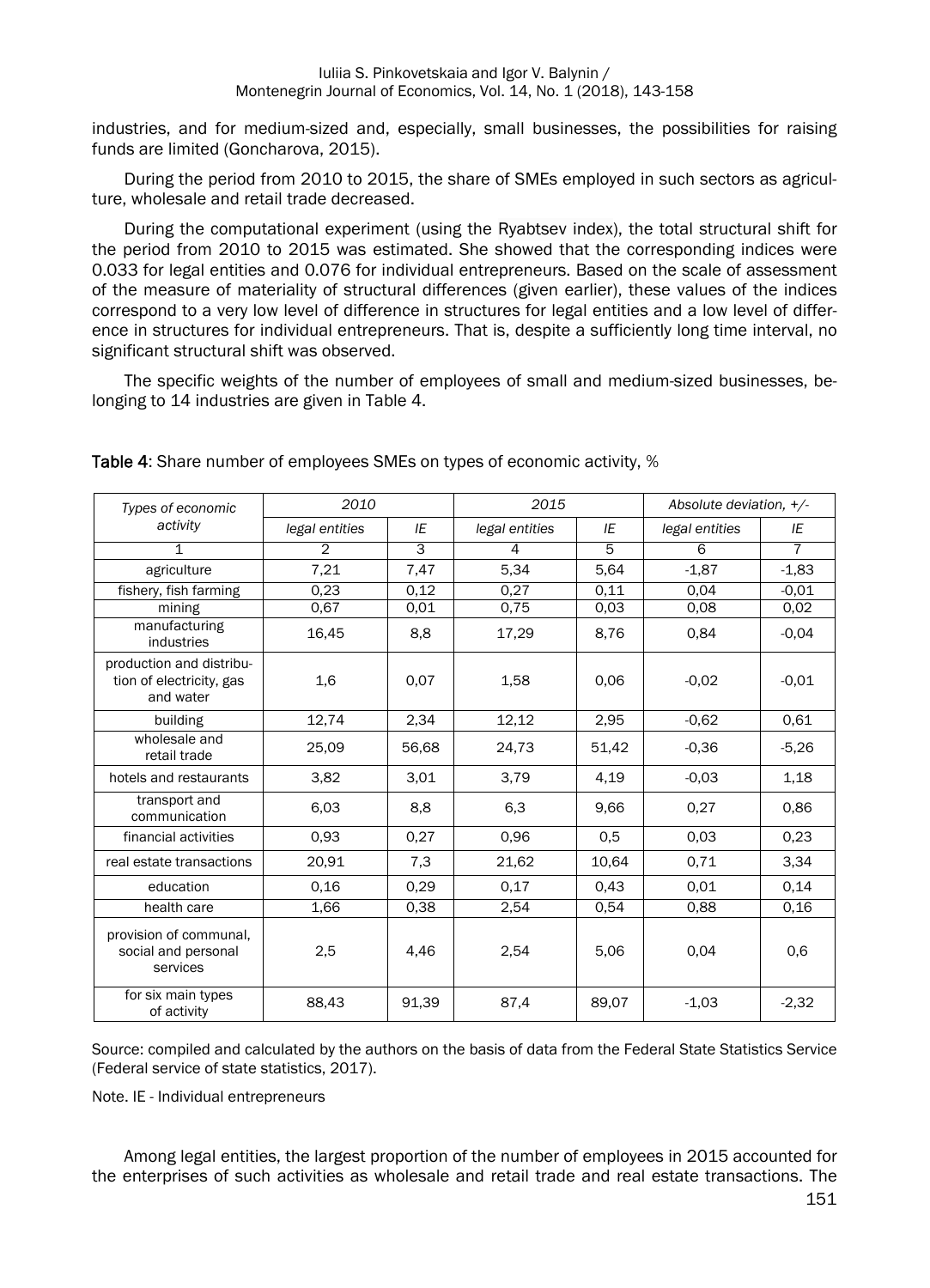total share of employees of such SMEs was more than 45% of the number of employees employed in all legal entities. The specific weight of the number of employees of enterprises related to manufacturing and construction was 17% and 12%, respectively. Among individual entrepreneurs, there was an absolute predominance of the number of employees in wholesale and retail trade (more than 51%). About 10% was the share of jobs replaced by entrepreneurs specializing in transactions with real estate, transport and communications.

During the period from 2010 to 2015, the share of SME workers employed in such sectors as agriculture, wholesale and retail trade decreased.

The assessment of the overall structural shift for the period from 2010 to 2015 showed that the corresponding indices were 0.031 in terms of the number of employees of legal entities and 0.059 in the number of employees employed by individual entrepreneurs, which in both cases corresponds to a very low level of difference in structures. That is, despite a sufficiently long time interval, no significant structural shift was observed.

The analysis of the number of SMEs and the number of their employees made it possible to identify six main types of economic activity. The main types of economic activity include wholesale and retail trade, construction, manufacturing, real estate, transport and communications, as well as agriculture. These types of activities in 2015 accounted for almost 90% of both the number of SMEs and the number of their employees (which follows from the last lines of Tables 3 and 4).

## 4. MODELING THE DISTRIBUTION OF THE SPECIFIC NUMBER OF SME **WORKERS**

Along with the absolute values of the number of small and medium-sized enterprises and the number of their employees, it is of considerable interest to estimate the current specific number of employees per enterprise. These indicators were determined during the computational experiment on the basis of statistical data in the context of each of the subjects of Russia for small and medium-sized enterprises that specialize in six main types of economic activity. Modeling the differentiation of the values of the specific number of workers was based on the development of density normal distribution functions.

The developed functions of the density of normal distribution, describing the specific number of employees (X) for the aggregates of SMEs, specialized in six main types of economic activity by the subjects of the country, are given below:

 $-$  for the aggregate of agricultural enterprises:

$$
y_1(x_1) = \frac{277,71}{4,96 \times \sqrt{2\pi}} \cdot e^{\frac{-(x_1 - 11,10)^2}{2 \times 4,96 \times 4,96}};
$$
 (1)

 $-$  for the aggregate of manufacturing enterprises:

$$
y_2(x_2) = \frac{173.11}{2.79 \times \sqrt{2\pi}} \cdot e^{\frac{-(x_2 - 10.95)^2}{2 \times 2.79 \times 2.79}};
$$
 (2)

 $-$  for the total number of construction enterprises:

$$
y_3(x_3) = \frac{107,63}{1,43 \times \sqrt{2\pi}} \cdot e^{\frac{-(x_3 - 6,33)^2}{2 \times 1,43 \times 1,43}};
$$
 (3)

- for the aggregate of wholesale and retail trade enterprises: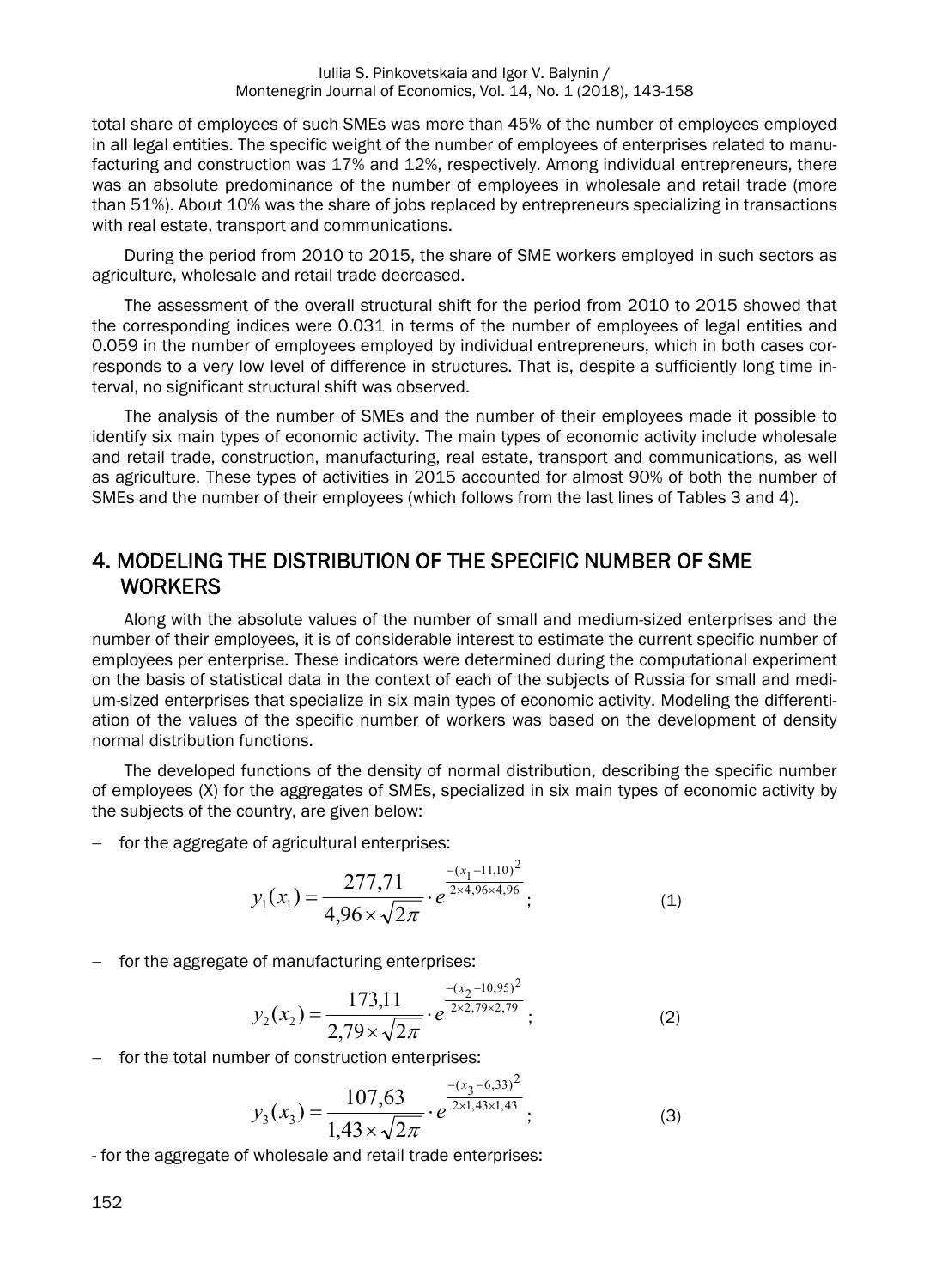$$
y_4(x_4) = \frac{50,11}{0,85 \times \sqrt{2\pi}} \cdot e^{\frac{-(x_4 - 4,32)^2}{2 \times 0,85 \times 0,85}};
$$
 (4)

- for the aggregate of transport and communications enterprises:

$$
y_5(x_5) = \frac{127,56}{1,48 \times \sqrt{2\pi}} \cdot e^{-\frac{(x_5 - 5,82)^2}{2 \times 1,48 \times 1,48}};
$$
 (5)

- for the aggregate of enterprises specialized in operations with real estate:

$$
y_6(x_6) = \frac{109,33}{1,34 \times \sqrt{2\pi}} \cdot e^{-\frac{(x_6 - 6,00)^2}{2 \times 1,34 \times 1,34}}.
$$
 (6)

The quality of the developed models was tested according to the criteria of Kolmogorov-Smirnov, Pierson and Shapiro-Wilk. Table 5 shows the actual values of statistics based on the results of the computational experiment.

Table 5: Estimated statistic values

| Number of         | Estimated value by quality criterion |         |              |  |  |  |  |
|-------------------|--------------------------------------|---------|--------------|--|--|--|--|
| function          | Kolmogorov-Smirnov                   | Pearson | Shapiro-Wilk |  |  |  |  |
| $\left( 1\right)$ | 0,04                                 | 2,40    | 0,97         |  |  |  |  |
| (2)               | 0,02                                 | 1,25    | 0.99         |  |  |  |  |
| (3)               | 0,05                                 | 1,30    | 0,98         |  |  |  |  |
| (4)               | 0,03                                 | 1,78    | 0,98         |  |  |  |  |
| (5)               | 0,05                                 | 2,04    | 0,96         |  |  |  |  |
| 6)                | 0.05                                 | 2.06    | 0.97         |  |  |  |  |

Source: Calculated by authors

The actual values of the statistics for the first of the criteria (given in the second column of Table 5) are less than the tabulated value, which at the significance level of 0.05 is 0.152. Similarly, a comparison of the actual values (shown in the third column of Table 5) with a table value of the Pearson test of 9.49 showed that they are all less than the table value of the criterion. Statistics based on the Shapiro-Wilk criterion (cited in the fourth column of Table 5) are close to one and exceed the tabulated value of 0.93 with a significance level of 0.01. In addition, a logical analysis of the developed functions was carried out, which showed a high level of approximation of statistical data. On the whole, it can be concluded that the functions obtained are of high quality and describe well the investigated regularities.

The functions of the density of normal distribution make it possible to determine the average values of the existing specific number of workers according to the aggregate of SMEs belonging to different types of economic activity. Corresponding indicators are given in Table 6. The same table shows the intervals of change of the indicators under consideration (column 3), characteristic for the majority (68%) of the subjects of the country. Intervals are calculated based on the average values of indicators and standard deviation values. In this case, to calculate the boundaries of the interval to the average value of the indicator, respectively, this deviation is added and subtracted.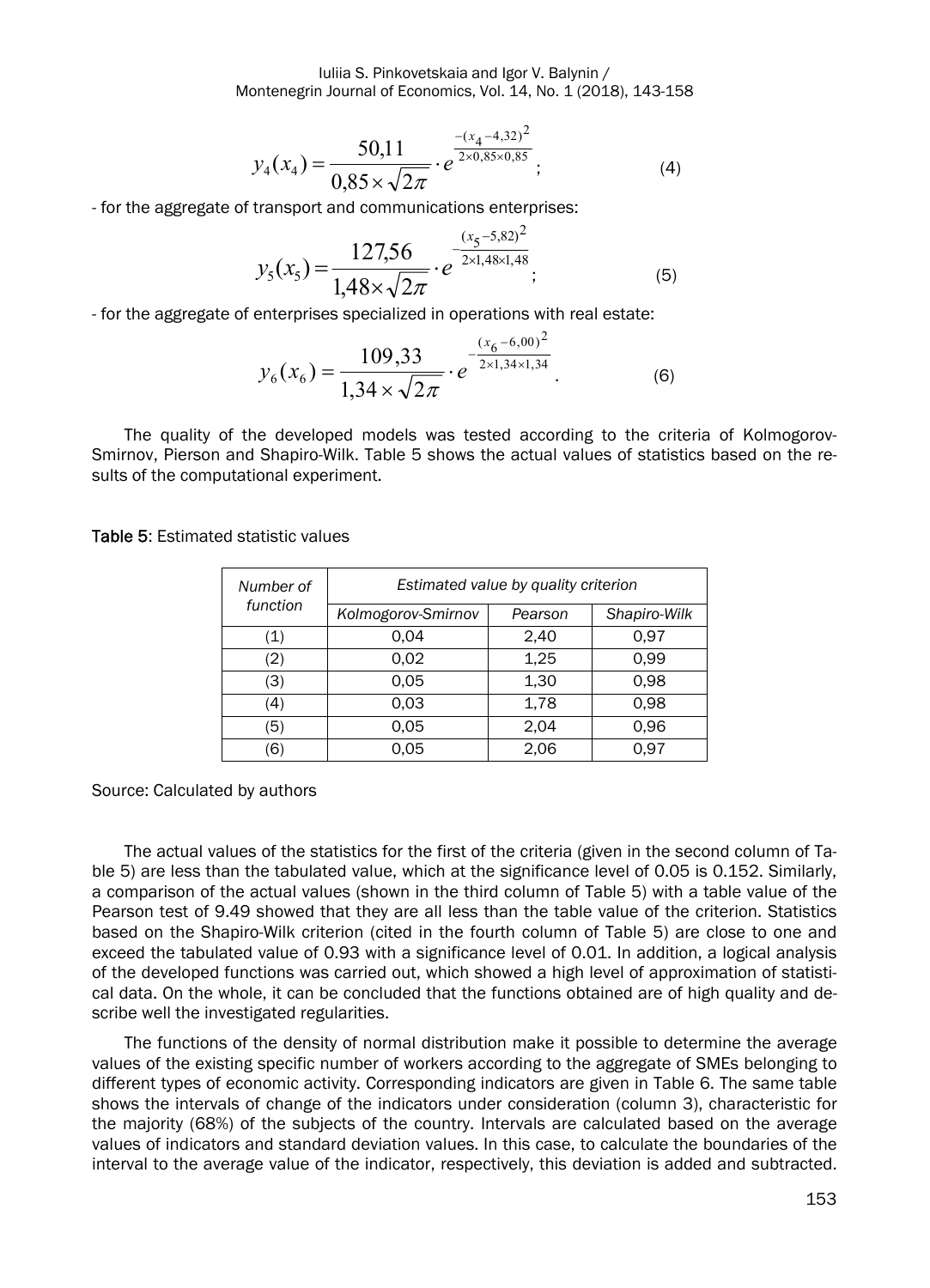The average values and intervals of change in the indices in these tables correspond to the functions of the density of the normal distribution  $(1)$  -  $(6)$ .

| Aggregate SMEs                                                            | Average<br>value | Change interval |
|---------------------------------------------------------------------------|------------------|-----------------|
| aggregate of agricultural enterprises                                     | 11,10            | 6,14-16,06      |
| aggregate of manufacturing enterprises                                    | 10,95            | 8, 16-13, 74    |
| aggregate of construction enterprises                                     | 6.33             | 4,90-7,76       |
| aggregate of wholesale and retail trade enterprises                       | 4.32             | 3,47-5,17       |
| aggregates of transport and communication enterprises                     | 5,82             | 4,34-7,30       |
| aggregates of enterprises specialized in transactions with<br>real estate | 6.00             | 4,66-7,34       |

Table 6: Characteristics of the specific number of SME workers in 2015, persons

Source: Calculated by the authors

Analysis of the data given in Table 6 shows that the average number of employees employed in the same enterprise is significantly differentiated depending on the specialization of enterprises in various types of economic activity. Thus, for the six main types of activity, the corresponding indicators take values from 6.0 to 11.1 people. The average number of employees more than 10 people is typical for the aggregate of enterprises in agriculture and manufacturing industries. This seems logical in connection with the relatively complex technological processes characteristic of most enterprises in these activities. The lowest values of the average number of employees in enterprises were recorded in the sphere of trade, which is natural, since many of them are small retail outlets. According to the business structures belonging to the other three industries, the average number of employees per enterprise is about 6 people.

As shown above, the values of the average number of employees of aggregates of SMEs located in the subjects of the country are well described using the obtained functions of the density of normal distribution (1)-(6). This makes it possible to conclude that there are differences in the average values of the number of workers employed in the same enterprise for specific subjects of the country. This conclusion follows from the meaning of the normal distribution. Intervals for changing the average number of employees by the aggregate of SMEs, characteristic for the majority of the subjects of the country, are shown in column 3 of Table 6. In addition, in a number of the country's subjects the average values of the number of employees of enterprises are less than the lower bounds of intervals, or more than the upper limits of intervals. Therefore, it is of particular interest to identify such subjects of the country. The results of this analysis are given below.

According to the aggregates of enterprises specialized in agricultural production, the values of the number of employees less than the lower limit of the interval (6.14) occurred in 2015 in the following subjects of the country: the republics of North Ossetia-Alania, Ingushetia, Karachaevo-Cherkessia, Buryatia, Tyva, Dagestan , Kabardino-Balkaria, Karelia, Altai.

According to the aggregates of enterprises specialized in processing industries, the values of the number of employees less than the lower limit of the interval (8.16) were noted in the following subjects of the country: the republics of Khakassia, Buryatia, Tyva, Ingushetia, Karelia, Altai, Tyumen, Magadan regions, Khabarovsk Territory.

 The aggregate number of enterprises in construction is less than the lower limit (4.90) of the interval indicated in Table 6, the values of the number of workers for such subjects of the country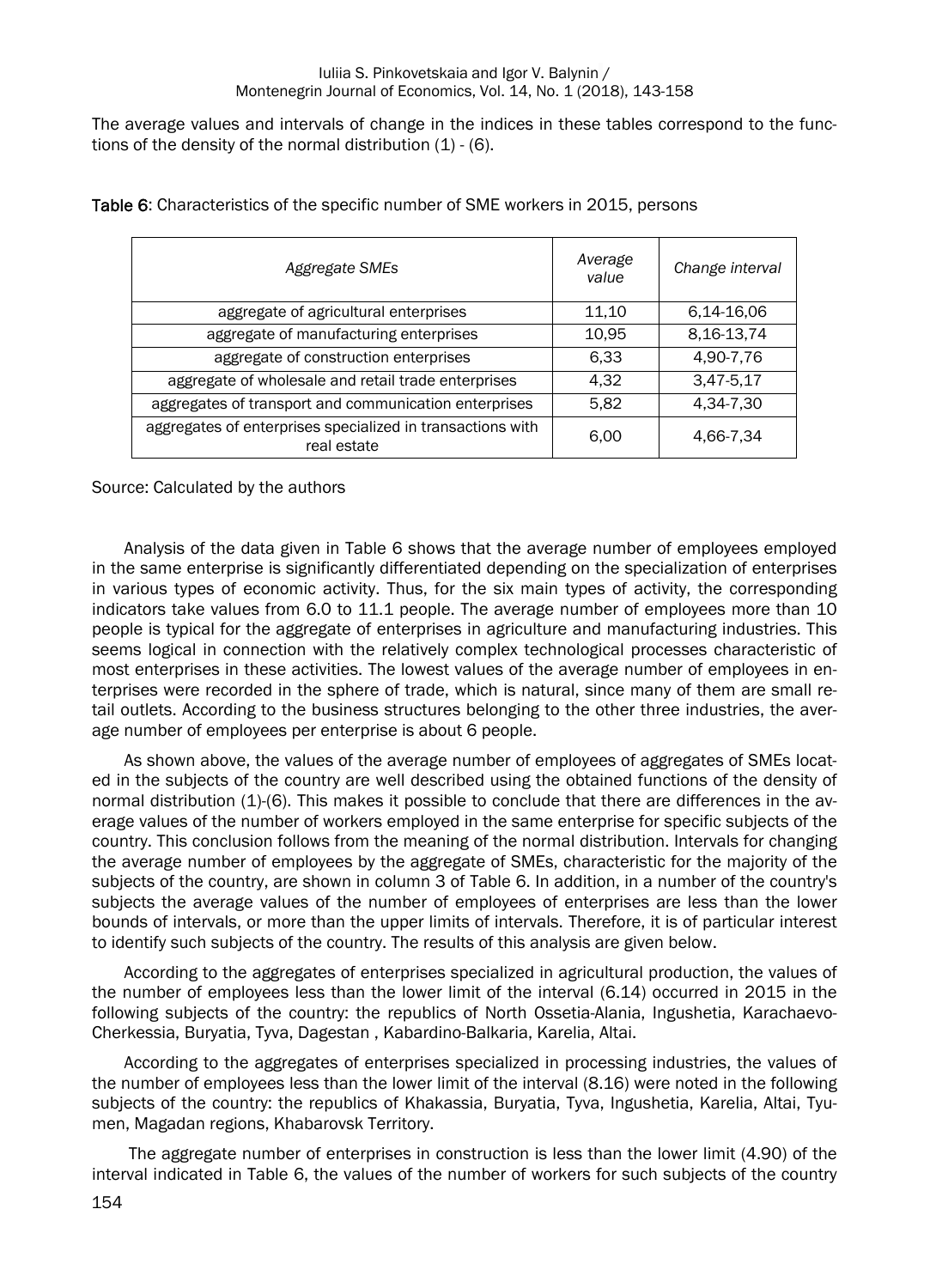as the Kaliningrad Ivanovo Region, the Republics of Karelia, Chechen, Ingushetia, Sakha (Yakutia), Buryatia Kamchatsky Perm, Altai edge, and also the city of Sevastopol.

According to the aggregates of enterprises specialized in wholesale and retail trade, the values of the number of employees less than the lower limit of the interval (3.47) were recorded in the following subjects of the country: the Kaliningrad, Astrakhan, Novosibirsk, Chelyabinsk regions, the republics of Tatarstan, Ingushetia, Karachayevo-Cherkessia, Altai, Perm Territory.

According to the aggregates of transport and communication enterprises, the values of the number of employees are lower than the lower limit of the interval (4.34) occurred in such subjects of the country as the Kirov region, Novosibirsk region, the republics of Buryatia, Ingushetia, North Ossetia - Alania, Mari El, Karelia, Altai, Perm Territory.

A similar situation is noted for the aggregates of enterprises engaged in real estate transactions in the following subjects of the country: the Kaliningrad, Novosibirsk, Murmansk regions, the republics of Ingushetia, Altai, Karelia, the Crimea, and Primorsky, Perm and Kamchatka Territories.

Regions in which the number of employees per enterprise is greater than the upper bounds of the intervals given in column 3 of Table 6 for the main activities are listed below.

According to the aggregates of enterprises specialized in agricultural production, the values of the number of employees greater than the upper limit of the interval (16.06) occurred in 2015 in the following subjects of the country: republics of Tatarstan, Mordovia, Udmurtia, Ryazan, Kursk, Vologda, Kirov, Tambov, Nizhny Novgorod, Novosibirsk, Voronezh, Belgorod regions, the Altai and Stavropol Territories.

According to the aggregates of enterprises specialized in processing industries, the values of the number of employees greater than the upper limit of the interval (13,74) were recorded in the following subjects of the country: the republics of Chuvash, Mordovia, Tula, Tambov, Ryazan, Voronezh, Vladimir regions, Moscow, Leningrad region, Kaluga region, Tver region, Smolensk region.

According to the aggregates of enterprises in construction, there are more than the upper limit (7.76) of the interval indicated in Table 6, the values of the number of workers for such subjects of the country as the Chuvash, Mordovia, Adygea, North Ossetia-Alania, Bryansk, Nizhniy Novgorod, Sakhalin, Tambov, Lipetsk regions.

According to the aggregates of enterprises specialized in wholesale and retail trade, the values of the number of employees greater than the upper limit of the interval (5.17) were noted in the following subjects of the country: the Trans-Baikal Territory, the republics of the Chechen, Mordovia, Crimea, Bashkortostan, Pskov, Nizhny Novgorod, Novgorod, Arkhangelsk, Voronezh regions.

According to the aggregates of transport and communications enterprises, the values of the number of employees are greater than the upper limit of the interval (7.30) in the following subjects of the country: Orenburg region, Pskov region, Sakhalin region, Tambov region, Novgorod region, Kurgan region, Rostov region, Smolensk region, the republics of Adygeya, Crimea, Chechen.

A similar situation is noted for the aggregates of enterprises engaged in real estate transactions in the following subjects of the country: the Kemerovo, Novgorod, Nizhny Novgorod regions, the republics of Tyva, Chechen, Mordovia, Dagestan, and the Trans-Baikal Territory.

This situation is due to the specifics of the activities of small and medium-sized enterprises in the respective regions, and should be taken into account when developing programs for the development of entrepreneurship in these regions of Russia.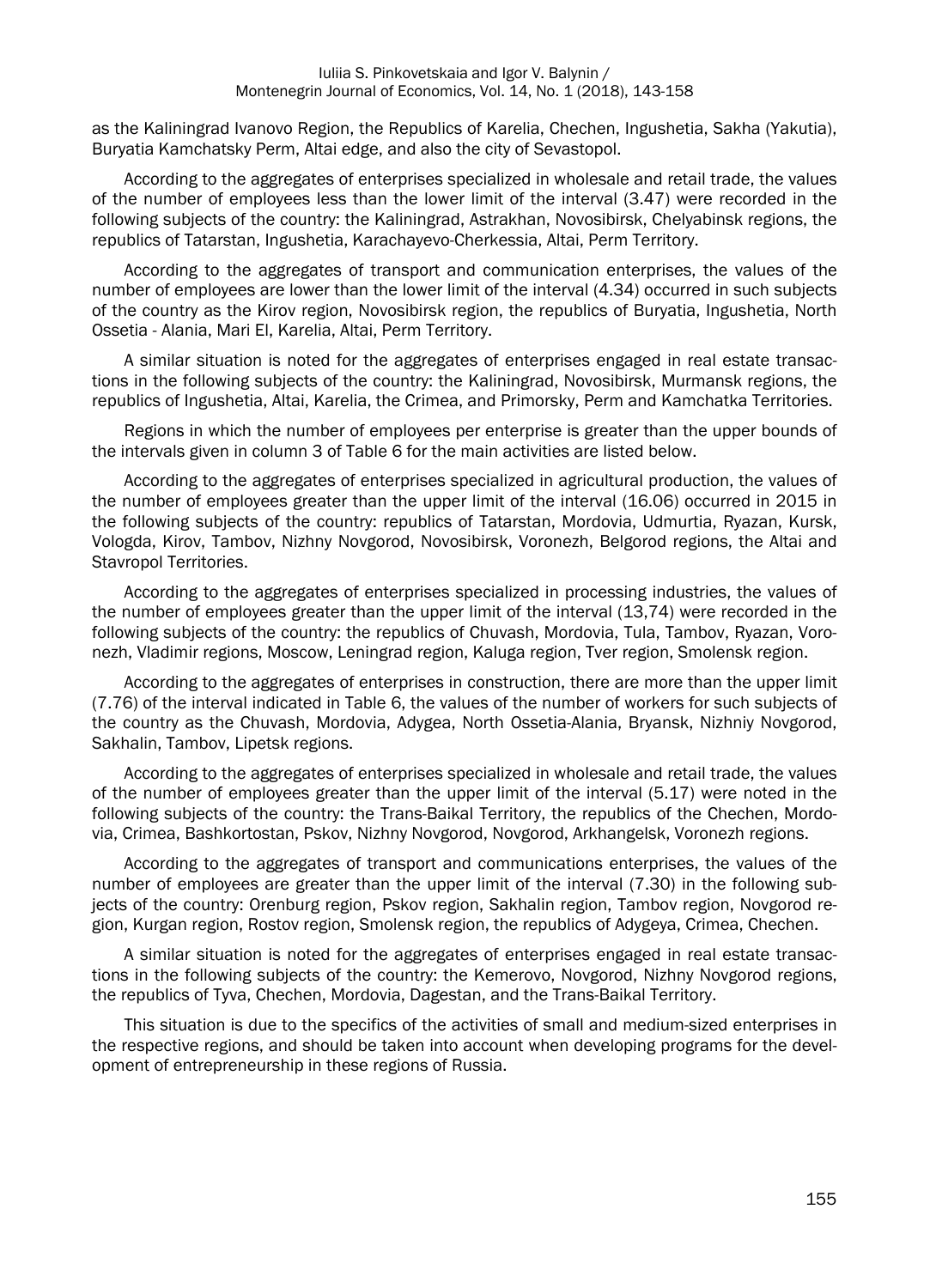#### **CONCLUSIONS**

The results of the study allow us to draw the following conclusions:

In 2015, more than 3.5 million small and medium-sized businesses operated in Russia, and their total number of employees reached 18.5 million people. Among the subjects of small and medium-sized businesses, individual entrepreneurs predominate, the number of which is 1.4 times more than legal entities. This situation was noted in agriculture, wholesale and retail trade, transport, education, and provision of services. Over the period from 2010 to 2015, the number of individual entrepreneurs increased by 8.6% and legal entities by 15.9%. At the same time, the number of SMEs in agriculture decreased by 40%.

The total number of employees of legal entities was 2.7 times greater than that of individual entrepreneurs, and this pattern was fulfilled for all types of economic activity. During the period from 2010 to 2015, the number of employees decreased, both for individual entrepreneurs (8.5%) and for legal entities (1.6%). However, in such activities as extraction of minerals, transport and communications, financial activities, real estate operations, education, healthcare, there has been an increase in the number of replaced jobs.

It was established that among legal entities the largest share was the enterprises of wholesale and retail trade and operations with immovable property, which accounted for almost 60% of all SMEs. Among individual entrepreneurs there was a predominance of trade enterprises (more than 48%). It is proved that for the period from 2010 to 2015 the difference in the structure of the number of SMEs and the number of their employees corresponds to a low level (according to the classification proposed by Ryabtsev), that is, there was no significant structural shift during this time. At the same time, there was a decrease in the share of SMEs in such activities as agriculture and trade.

The 6 main types of economic activity (wholesale and retail trade, construction, manufacturing, real estate, transport and communications, agriculture) accounted for about 90% of the number of SMEs and the number of their employees.

The functions of the density of normal distribution, describing the values of the number of employees per enterprise for the aggregate of SMEs, related to the six main activities for each of the subjects of the country, are developed. Using these functions, the average values of the specific number of SMEs by 6 types of activity are established.

The average number of employees more than 10 people is typical for the aggregate of enterprises in agriculture and manufacturing industries. The lowest values of the average number of employees (4.32) were recorded in the sphere of trade.

It was proved that there are differences in the average number of employees in the aggregate of SMEs for the subjects of the country. The lists of regions in which high and low values of the average number of SME workers by types of activity were identified.

The results of research can be used in the performance of scientific works related to the justification of the expected number and number of employees of enterprises, the formation of measures to improve the efficiency of the business sector. The functions of the density of normal distribution presented in the article can be used to substantiate concepts, plans and programs for the development of small and medium-sized enterprises in regions and municipalities.

The practical significance of the research results is related to the possibility of using them directly by entrepreneurs (especially beginners) when assessing the possibilities for setting up enterprises and determining the estimated number of employees. In addition, the results of the work can be applied by subdivisions of regional and municipal government bodies that carry out the formation of projects and programs for the development of entrepreneurship, including the development of entrepreneurship in those regions and municipalities.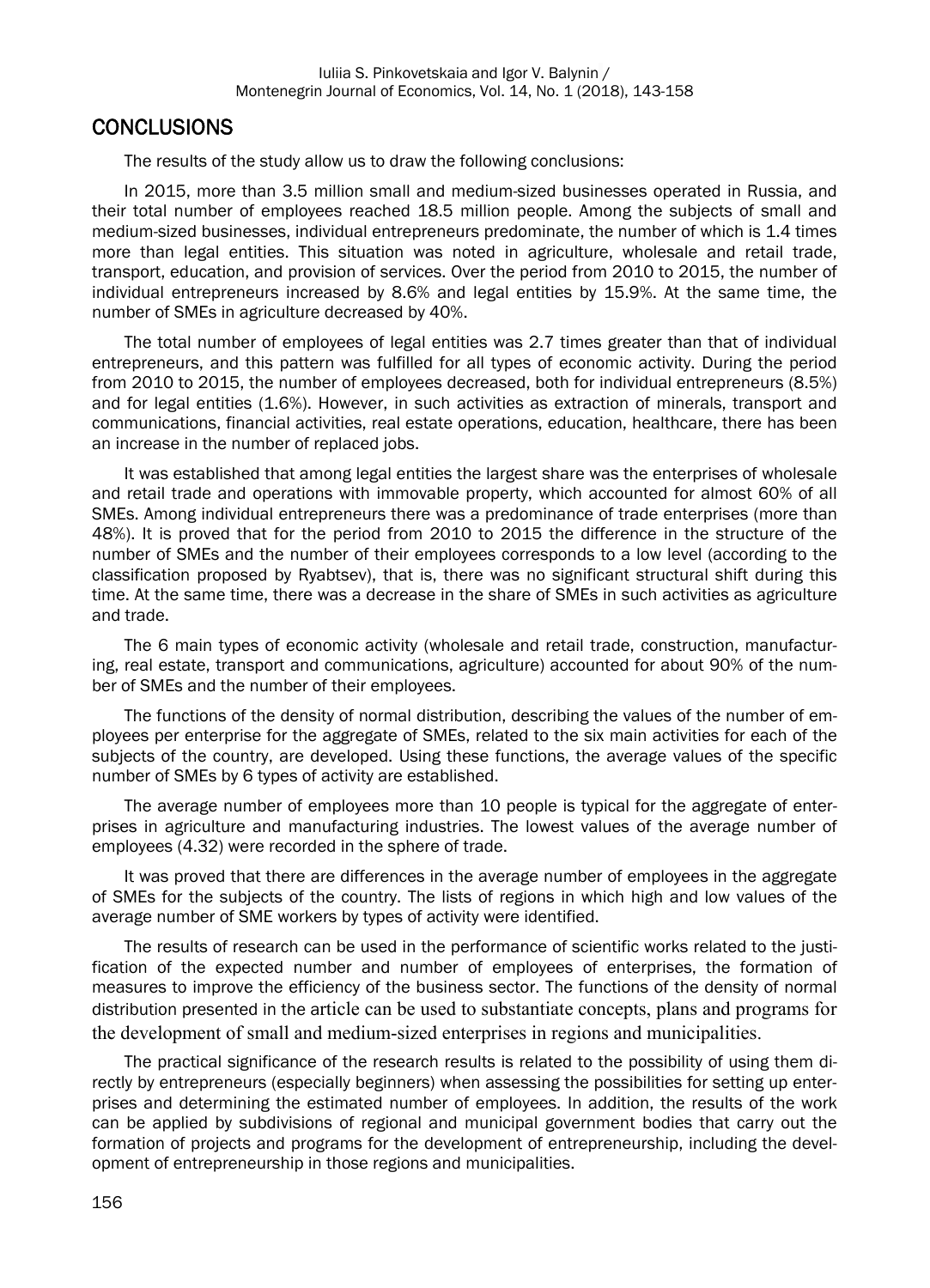### **REFERENCES**

- Abdullina, S. N., Safiullin, K. G., Gataullina, L. R. (2016), "Small and medium business of the Republic of Tatarstan in the conditions of crisis", *Economic Bulletin of Kazan*, No. 4(24), pp. 80- 87.
- Acs, Z., Desai, S., Hessels, J. (2008), "Entrepreneurship, economic development and institutions", *Small Business Economics*, No. 31, pp. 219-234.
- Ajibade, P., Khayundi, F. E. (2017), "The Role of Records Management in Small Micro and Medium Enterprises (SMMEs) in South Africa and Its Implications for Business Sustainability", *African Journal of Library, Archives & Information Science*, Vol. 27, pp. 175-188.
- Balynin, I. V. (2015), "Development of small business in the Russian Federation for 2011-2013", *Theoretical & Applied Science*. No. 1 (21), pp. 184-189.
- Baumol, W. J. (2004), "Entrepreneurial enterprises, large established firms and other components of the free-market growth machine", *Small Business Economics*. Vol. 23, pp. 9-21.
- Chakravarty, S., Xiang, M. (2013), "The international evidence on discouraged small businesses", *Journal of Empirical Finance*, Vol. 20, pp. 63-82.
- Dai, N., Ivanov, V., Cole, R. A. (2017), "Entrepreneurial optimism, credit availability, and cost of financing: Evidence from U.S. small businesses", *Journal of Corporate Finance*, Vol. 44, pp. 289-307.
- Decker, R., Haltiwanger, J., Jarmin, R., Miranda, J. (2014), "The Role of Entrepreneurship in US Job Creation and Economic Dynamism", *Journal of Economic Perspectives*, Vol. 28, No. 3, pp. 3– 24.
- Development strategy of small and medium entrepreneurship in the Russian Federation for the period till 2030: order of the Government dated 2 June 2016, No. 1083-R, gathering of the legislation of the Russian Federation, 2016, No. 24, pp. 35-49.
- Dubynina, A.V., Demyanov, D. G. (2015), "Structural potential of small and medium enterprises: trends and vectors of development", *Regional economy: theory and practice*, No. 4 (379), pp. 47-60.
- Dunne, T. C., Aaron, J. R., McDowell, W. C., Urban, D. J., Geho, P. R. (2016), "The impact of leadership on small business innovativeness", *Journal of Business Research*, Vol. 69, No. 11. pp. 4876-4881.
- Federal service of state statistics: official page, available at: http://www.gks.ru/ (accessed 23 December 2017).
- Goncharova, O. Yu. (2015), "Loaning of small business in the modern Russia: problems and perspectives", *Russian entrepreneurship*. No. 16(14), pp. 2125-2138.
- Gulicheva, E., Lisin, E., Osipova, M., Khabdullin, A. (2017), Leading factors in the formation of innovative education environment, *Journal of International Studies*, Vol. 10, No. 2, pp. 129-137.
- Hess, M. F., Cottrell, J. H. (2016), "Fraud risk management: A small business perspective", *Business Horizons*, Vol. 59, No. 1, pp. 13-18.
- Kato, M., Charoenrat, T. (2018), "Business continuity management of small and medium sized enterprises: Evidence from Thailand", *International Journal of Disaster Risk Reduction*, Vol. 27, pp. 577-587.
- Khan, M., Abasyn, J. (2017), "An Exploratory Evidence of the Types of Challenges and Opportunities Perceived by the Small and Medium Enterprises (SMEs) in the Apparel Export Sector of Pakistan", University Journal of Social Sciences. Vol. 10, No. 2, pp. 373-395.
- Kolomiyets, G. M., Soboliev, V. M., Melentsova, O. V. (2017), "Hedging Financial Risks in the Economic Practices of Small Business: Current Imperatives", *Bìznes Inform*, Vol. 4, pp. 274-278.
- Кrayneva, R., Bugaev, A., Zhuravleva, T., Vojtovič, S. (2017), Management and promotion of economic innovation potential . *Journal of International Studies*, Vol.10, No. 1, pp. 146-158.
- Lee, Y. S. (2018), "Government guaranteed small business loans and regional growth", *Journal of Business Venturing*, Vol. 33, No. 1, pp. 70-83.
- Liu, P., Shao, Y. (2013), "Small business loan securitization and interstate risk sharing", *Small Business Economics*, Vol. 41, No. 2, pp. 449-460.